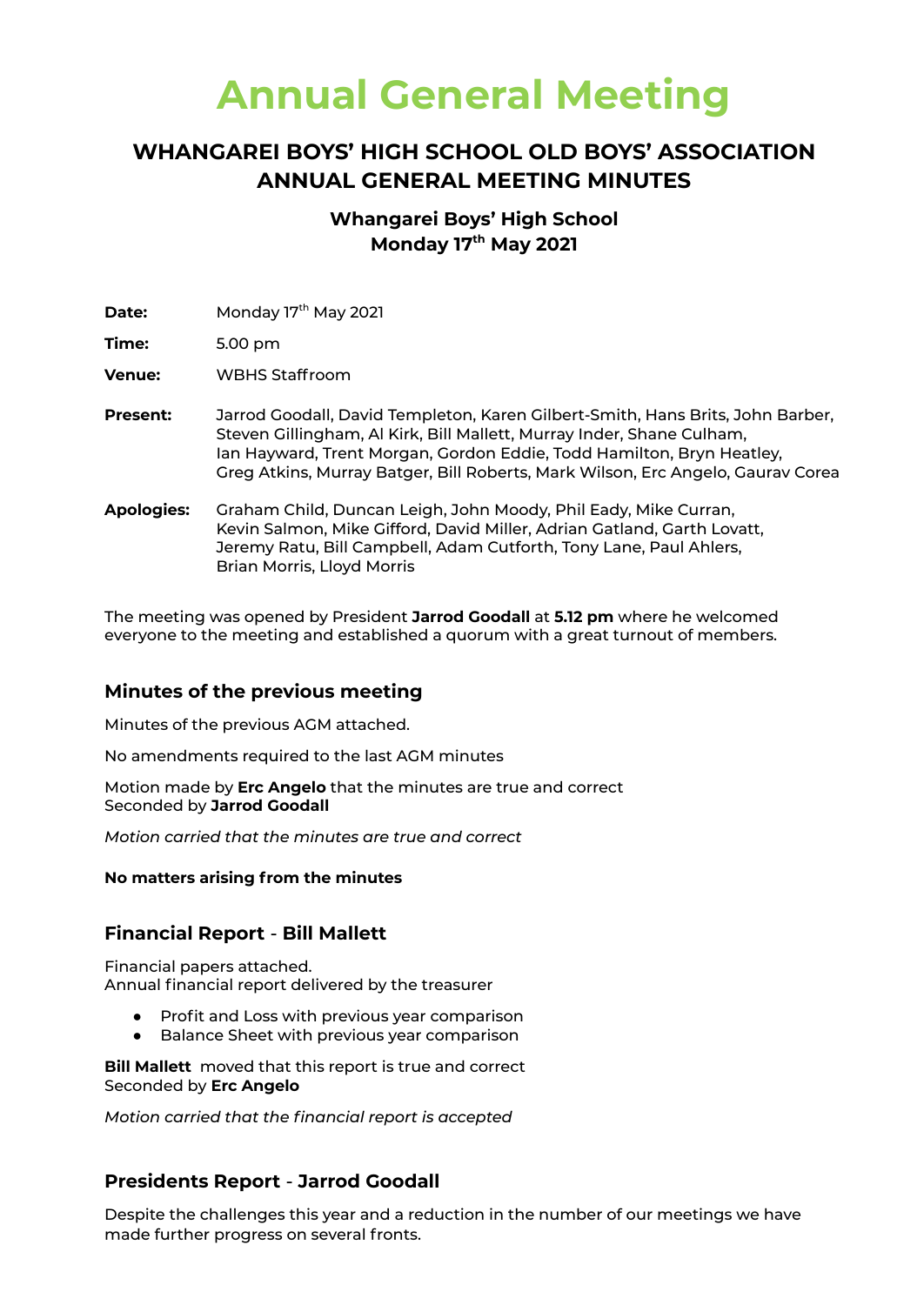There are three main focuses for me during what is a significant time of change for the school, they are:

- Supporting the current students and providing a fun way of engaging with the network of Old Boys,
- Encouraging Old Boys to reconnect through reunions and other social occasions, and
- Helping the school to retain its proud history.

In the past year, the OBA has helped fund the new metal blazer badges so that the Boys can display their Colours proudly. There is also a new scholarship that the OBA will be funding for a student awarded by their pairs for the "Old Boys' Fine Young Man" trophy.

As well as the Golf Day, we are connecting Old Boys through regular networking events. This year we have had networking events in both Whangarei and Auckland. With the use of the Old Boys Database, we are also helping to arrange reunions for those students that want to reminisce about old times and catch up with their schoolmates.

Over the next few years, we are going to be working with the school to help record the history of the school with projects focusing on digital archiving, a museum and collating a book of "True Tales".

We have had our first networking bowls event which was attended by approximately 30 people which was a good evening. We raised a small amount of money but it was more about having fun and a catch up with old mates.

**Jarrod Goodall** moved that this report is true and correct Seconded by **John Barber**

*Motion carried that the president's report accepted*

#### **Endowment Trust Report** - **Erc Angelo**

The Endowment Trust is doing very well. Murray Holdaway, David Denton and Erc Angelo are on the committee. Mark Wilson will stay as Treasurer with new people on board, Shane Culham and Paul Ahlers and Treena Shrimpton as secretary. The committee is going through the process now of defining the roles and responsibilities. There has been tremendous support from Murry Holdaway on the database and a lot of work has gone into it.

Trent Morgan spoke of managing the front face of the WBHSOBA website. Murray Holdaway has engaged a developer to build the database and Trent is working with him to join the database to the website. The database is complete.

The Executives have access to the database now and can update details but unfortunately, this is slow going at the moment. Murray and Marco the developer have been focussing on Phase 2, which is making it public. You will then be able to register on the website and once an administrator has given you access, can control your details, update your profile and contact Old Boys' where their information is available. At the moment this process involves several people and a lot of emails. The best scenario would be that to register you have to subscribe to WBHSOBA. This will then give you full access as opposed to not registering and only being able to access part of it adding value for the subscriber.

Trent is waiting for the go-ahead from the programmer and it will go live soon after.

**Jarrod Goodall** moved to accept The Endowment Trust report. Seconded by **Bill Mallett**

*Motion carried that The Endowment Trust report accepted*

#### **Election of Officers**

**Jarrod Goodall** has indicated that he would like to step down as President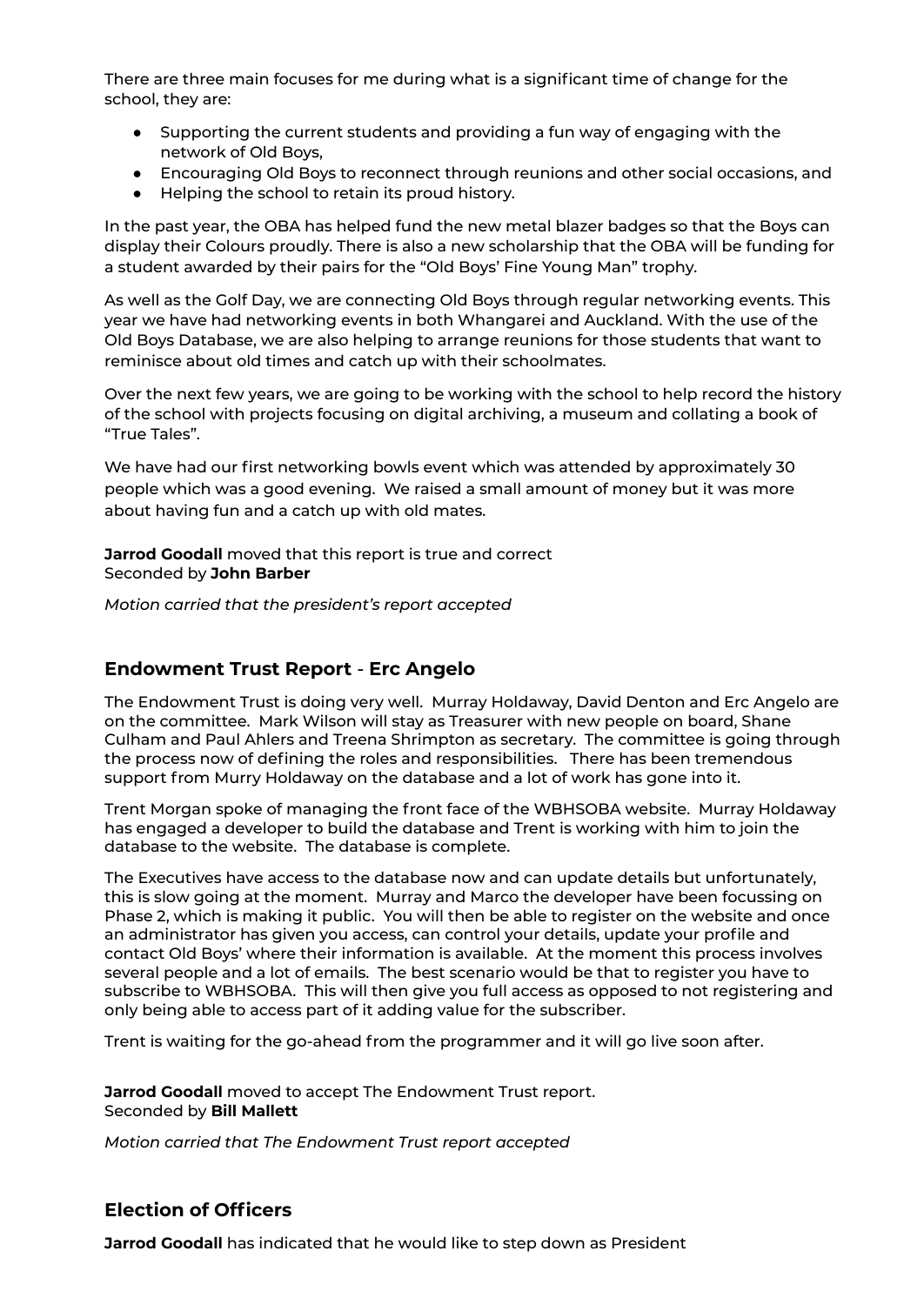**David Templeton** as current Vice President thanked Jarrod and acknowledged the passion he has for this organisation and that we all greatly appreciate what you have done to date.

**David Templeton** requested nominations for President.

After no nominations were forthcoming, David advised that as the role of President was a key role we are unable to continue without one.

**David Templeton** nominated **Jarrod Goodall** asking him to reconsider his position. **Hans Brits** seconded

David handed it over to Jarrod to reply to his request.

Jarrod answered that continuity is the most important thing to keep our momentum going. With no nominations coming in over the past month, he had considered this happening. He requested that more people become involved in the association. The more people on board the more we can share the load.

He acknowledged the large group of people at the meeting and asked that they be available to call on if needed during the year on different projects planned. On that basis, he accepted the role of President of the association and is excited about what we will do going forward.

David reiterated that this organisation is bigger than the ones that have stepped forward. If we want continuity and to ensure this organisation as a whole grows going forward we need more people to step forward.

| President                   | <b>Jarrod Goodall</b>           |                                 |
|-----------------------------|---------------------------------|---------------------------------|
| Nomination: David Templeton |                                 | Seconded by: Hans Brits         |
| <b>Vice President</b>       | <b>David Templeton</b>          |                                 |
| Nomination: Jarrod Goodall  |                                 | Seconded by: Erc Angelo         |
| <b>Treasurer</b>            | <b>Mark Wilson</b>              |                                 |
| Nomination: Bill Mallett    |                                 | Seconded by: Murray Batger      |
| <b>Secretary</b>            | <b>Treena Shrimpton</b>         |                                 |
| Nomination: Jarrod Goodall  |                                 | Seconded by: Hans Brits         |
| <b>Patron</b>               | Karen Gilbert-Smith - Principal | Thank you for your contribution |

#### **Executive Committee seeking re-election**

**Steven Gillingham** and **Tim Williamson** will be stepping down from the Executive committee.

Jarrod thanked Steve for his contribution to the association and thanked him for committing to still help when possible, particularly with the WW1 project. We very much appreciate this.

Thank you also to Tim who was there for support when needed.

#### **Executive Committee Members:**

**Al Kirk**

**Nomination: David Templeton** Seconded by: **Murray Batger**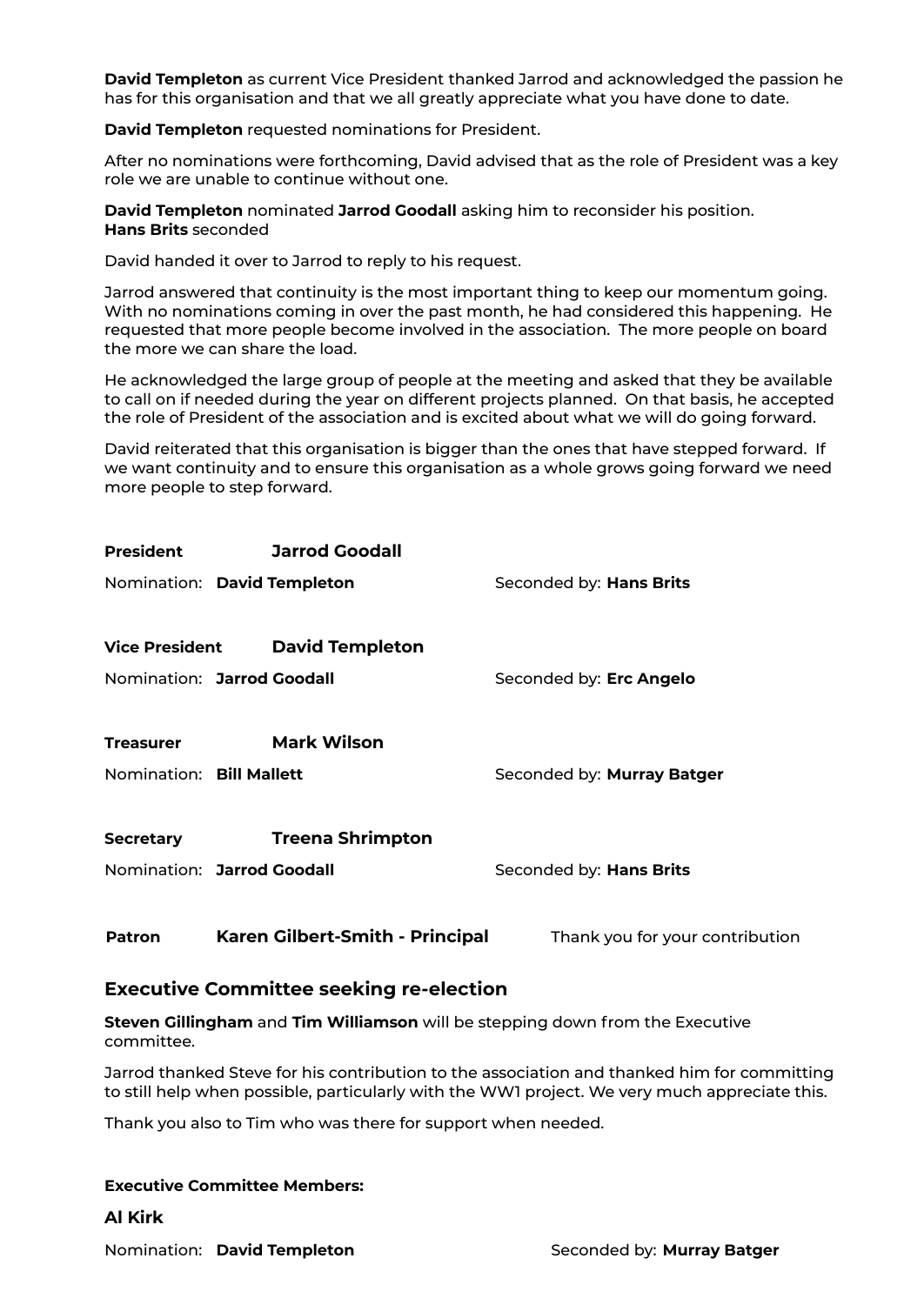#### **Hans Brits**

Nomination: **David Templeton Seconded by: Murray Batger** 

#### **John Barber**

**Nomination: David Templeton** Seconded by: **Murray Batger** 

#### **Bryn Heatley**

**Nomination: Hans Brits Seconded by: Karen Gilbert-Smith** 

*\*Unfortunately, after the AGM Bryn contacted the association. He is unable to sit on the committee as* it will be a conflict of interest but has asked to be contacted to help with future projects. Thank you *Bryn.*

David asked that members still make themselves available to be called upon or volunteer for events and projects being done during the upcoming year. Everyone is here because they want to support the organisation so if you can help in any way, please contact Jarrod, David or anyone else on the committee.

# **General Business**

#### **Membership Fees - Subscriptions**

In the past, there has been confusion around the difference between a subscription and a donation. In the rules, it refers to both.

Bill Mallett advised the difference between them for tax purposes are:

- A donation conveys a charitable relationship therefore the donor can get a tax rebate from it. A donation means you can not receive anything in return for your money. We have been sending out receipts to donors at the end of the year so they can claim this.
- A subscription you can not claim back but is a source of regular income for the association.

Once we have set the subscription amount at this AGM, any excess will still be classed as a donation so may be tax-deductible.

Bill advised that until now a subscription amount has not been set which means that anything paid has been deductible. A subscription amount will be set at this meeting and the Executive committee will work on coming up with incentives for subscribing and adding value to the membership.

Networking events will be open to everyone to encourage new memberships but we will make the events free for subscribed members to attend.

A Paypal subscription link has been set up on the website now. You can set it up to take \$5 a month from your nominated credit/debit card which is small enough not to be missed.

Jarrod acknowledged Treena for working more hours than the 8 hours she is currently being paid for. The hours she will be paid have just been raised to 15 hours per week which is funded by a very generous Old Boy who donated \$30,000 to pay for administration costs. We have been able to achieve a lot this past year with Laureen and Treena because of this income.

The rest of the Executive committee are volunteers who can't always make it their priority. This is why the OBA needs a steady income to continue to have the money to pay for an administrator which is best achieved with annual subscriptions.

We need to achieve a goal of gaining at least 300 subscribing members per year to pay for this. The message to send out is, we need subscribing members to pay for the administration costs to keep the OBA running strong and current.